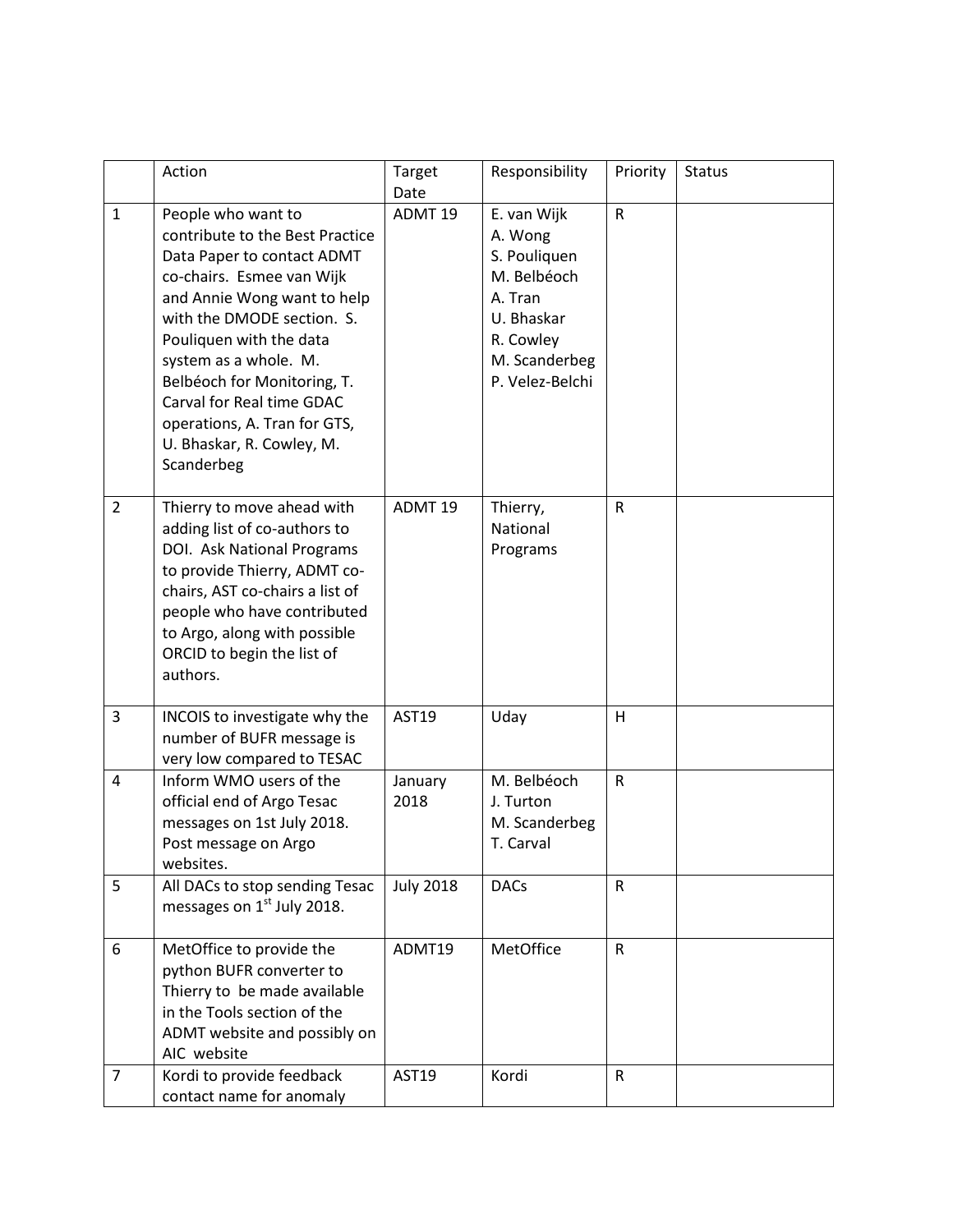|    | corrections by Christine                                                                                                                                                                                                                                                                                  |              |                                          |              |  |
|----|-----------------------------------------------------------------------------------------------------------------------------------------------------------------------------------------------------------------------------------------------------------------------------------------------------------|--------------|------------------------------------------|--------------|--|
| 8  | Mathieu to monitor the<br>Monthly check anomalies in<br>the JCOMMOPS system. Feed<br>ADMT/AST co-chairs if profiles<br>on list repeatedly                                                                                                                                                                 | ADMT19       | Mathieu,<br>Christine                    | $\mathsf{R}$ |  |
| 9  | Mathieu to modify the AIC<br>warning system to separate<br>out floats that need to be<br>checked and floats that may<br>need to be greylisted from S.<br>Guinehut's comparison with<br>altimetry and send them to<br>appropriate person. Real time<br>files to DAC. D files to DAC<br>and dmode operator. | ADMT19       | Mathieu,<br>Stephanie                    | $\mathsf{R}$ |  |
| 10 | Study how to improve the<br>Spike and density test : use<br>threshold per meter:<br>Christine,                                                                                                                                                                                                            | ADMT19       | Christine                                | $\mathsf{R}$ |  |
| 11 | Can we build a gradient<br>climatology from Argo with<br>good un-corrected data as<br>done for the min max range<br>by J Gourrion at Ifremer :<br>Breck/Susan/Jerome to study                                                                                                                             | ADMT19       | J. Gourrion, B.<br>Owens, S.<br>Wijffels | $\mathsf{R}$ |  |
| 12 | Annie and Thierry will update<br>the definition of the greylist to<br>take into account BUFR.<br>Annie will update the QC<br>Manual.                                                                                                                                                                      | <b>AST19</b> | A. Wong, T.<br>Carval                    | $\mathsf{R}$ |  |
| 13 | Mathieu and Breck will<br>contact RBR to obtain<br>information from the<br>manufacturer to fill the Argo<br>meta- and technical- tables.<br>Immediate needs are a new<br>WMO INST TYPE, and<br>information to fill<br>SENSOR MODEL for<br>CTD_PRES, CTD_TEMP, and<br>CTD CNDC                             | ADMT19       | M. Belbéoch,<br><b>B.</b> Owens          | R            |  |
| 14 | Breck to check on whether FSI<br>floats have been removed                                                                                                                                                                                                                                                 | ADMT19       | <b>B.</b> Owens                          | R            |  |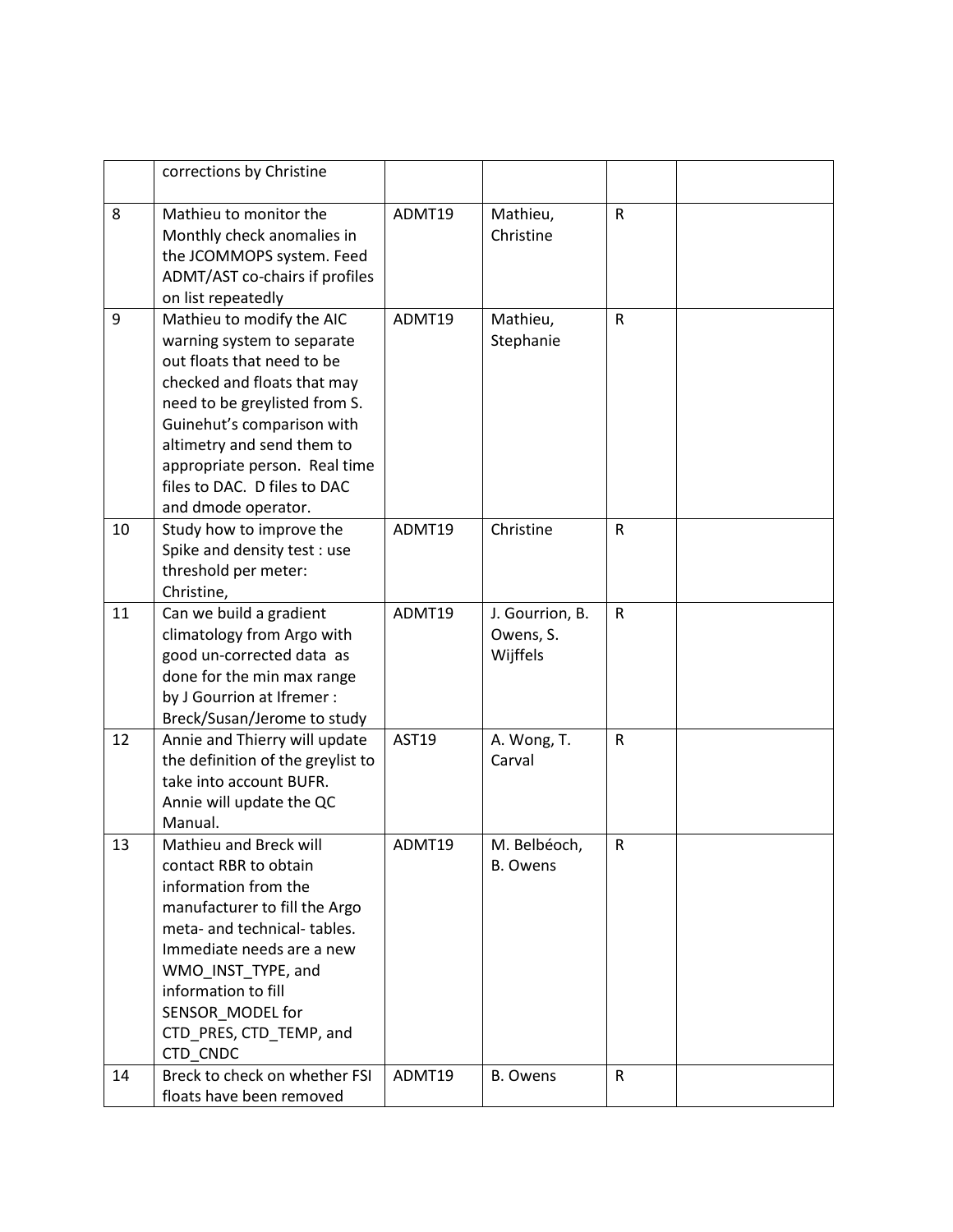|    | from greylist                                                                                                                                                                                                         |              |                                           |              |                   |
|----|-----------------------------------------------------------------------------------------------------------------------------------------------------------------------------------------------------------------------|--------------|-------------------------------------------|--------------|-------------------|
| 15 | Thierry and Mathieu to<br>further investigate difference<br>in GDAC delays                                                                                                                                            | ADMT19       | T. Carval, M.<br>Belbéoch                 | $\mathsf{R}$ |                   |
| 16 | Reduce number of significant<br>digits in US GDAC GEO<br>directory                                                                                                                                                    | AST-19       | M. Ignaszewski                            | $\mathsf{R}$ | done              |
| 17 | Set up the aux directory at US-<br><b>GDAC</b>                                                                                                                                                                        | <b>AST19</b> | Mike                                      | $\mathsf R$  | DONE (2018-01-02) |
| 18 | Thierry to go with proposal #2<br>for adding a new directory for<br>index file. Inform users on<br>ADMT rsync page                                                                                                    | ADMT19       | T. Carval                                 | $\mathsf{R}$ |                   |
| 19 | Keep the action item to<br>automatically resubmit all files<br>if metafile is fixed within 7<br>days.                                                                                                                 | ADMT19       | T. Carval, M.<br>Frost, M.<br>Ignaszewski | $\mathsf{R}$ |                   |
| 20 | Continue investigating ways to<br>allow both GDACs to receive<br>files from all DACs                                                                                                                                  | ADMT19       | <b>GDACs</b>                              | $\mathsf{R}$ |                   |
| 21 | <b>Stop allowing Config Mission</b><br>Number of 0 by AST                                                                                                                                                             | <b>AST19</b> | <b>DACs</b>                               | ${\sf R}$    |                   |
| 22 | Recheck all files on GDACs<br>with a priority on Dmode files.<br>To be performed early 2018 so<br>that anomalies can be fixed by<br><b>ADMT</b>                                                                       | ADMT19       | M.<br>Ignaszewski,<br><b>DACs</b>         | ${\sf R}$    |                   |
| 23 | Put links to Google Ref tables<br>on the ADMT documentation<br>page                                                                                                                                                   | <b>AST19</b> | T. Carval                                 | $\mathsf{R}$ |                   |
| 24 | Mathieu to work with GDACs<br>to develop API for Argo ref<br>tables . End of February                                                                                                                                 | AST19        | M. Belbéoch,<br><b>GDACs</b>              | $\mathsf R$  |                   |
| 25 | Mathieu to look into NERC<br>vocabulary and see how much<br>work we need to do to use<br>such vocabulary for ref table.                                                                                               | ADMT19       | M. Belbéoch                               | R            |                   |
| 26 | M-File: French GDAC to move<br>them to NetCDF4 and<br>USGDAC to get them by<br>mirroring the French GDAC.<br>Interim solution until a new<br>M-File format is specified by<br>the group set up at BGC-Argo<br>meeting | ADMT19       | <b>GDACs</b>                              | $\mathsf R$  |                   |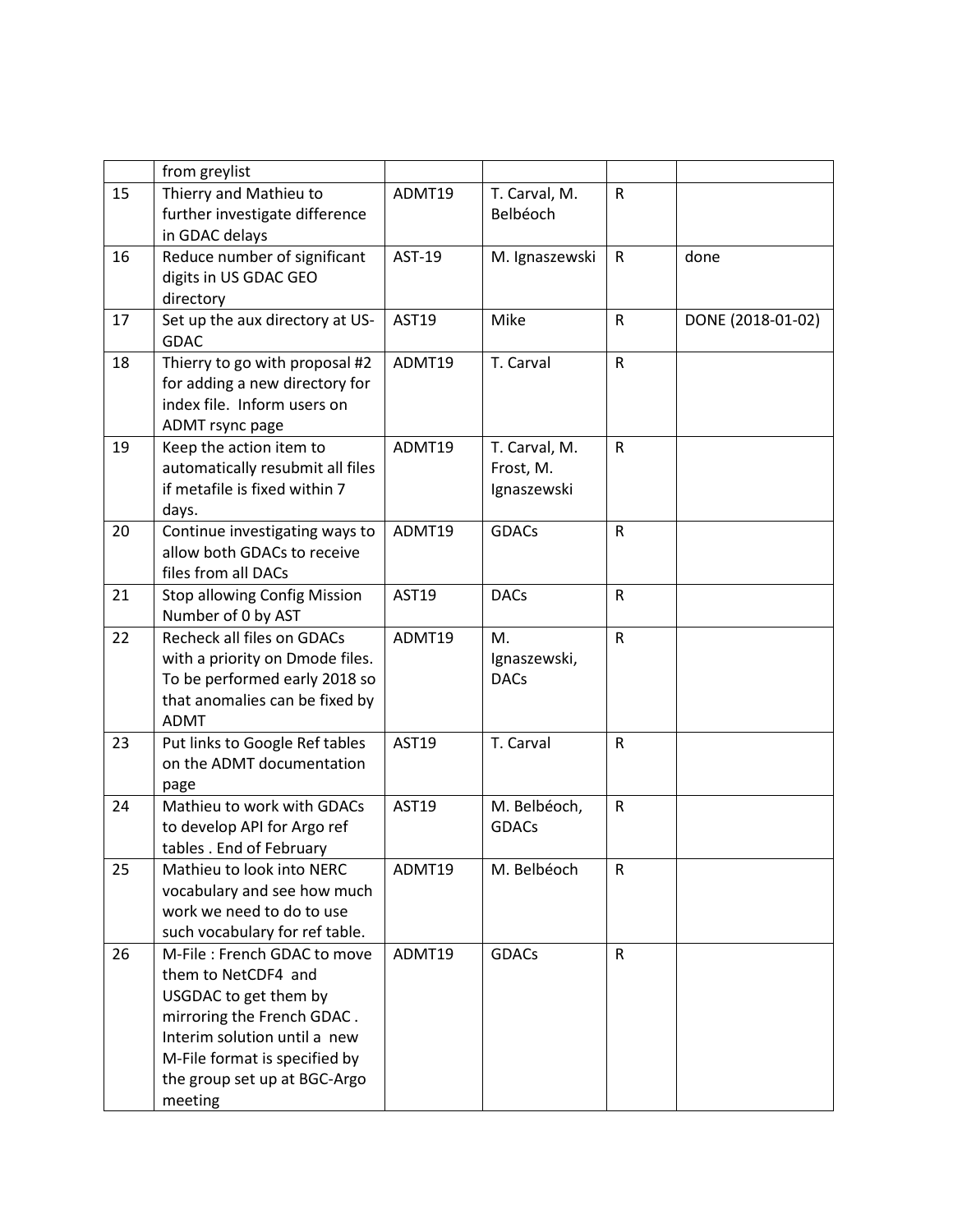| 27 | Christine and John to send        | ADMT19           | Christine, J.    | $\mathsf R$  |  |
|----|-----------------------------------|------------------|------------------|--------------|--|
|    | DACs the list of active floats    |                  | Gilson, DACs     |              |  |
|    | that are still in version 3.0 or  |                  |                  |              |  |
|    | lower and DACs to reprocess       |                  |                  |              |  |
|    | them in V3.1                      |                  |                  |              |  |
| 28 | Filechecker to stop accepting     | <b>July 2018</b> | M.               | ${\sf R}$    |  |
|    | files D-Files in version 3.0 or   |                  | Ignaszewski,     |              |  |
|    | lower 1st July 2018. If dmode     |                  | Dmode            |              |  |
|    | operators are having trouble      |                  | operators        |              |  |
|    | with this, alert ADMT co-         |                  |                  |              |  |
|    | chairs. Alert dmode operators     |                  |                  |              |  |
|    | of this change.                   |                  |                  |              |  |
| 29 | Work with Manufacturer to get     | ADMT19           | Pls, B. King, R. | R            |  |
|    | firmware_version in data sent     |                  | Cowley           |              |  |
|    | back at some point in its life    |                  |                  |              |  |
| 30 | Work with manufacturers to        | ADMT19           | B. King, R.      | $\mathsf{R}$ |  |
|    | define the Battery technical      |                  | Cowley, M.       |              |  |
|    | information to be recorded        |                  | Scanderbeg, H.   |              |  |
|    | and other trajectory cycle        |                  | <b>Bittig</b>    |              |  |
|    | timing data                       |                  |                  |              |  |
| 31 | Collect documentation of          | ADMT19           | PIs, M.          | $\mathsf{R}$ |  |
|    | curated configs such as ice-      |                  | Belbéoch         |              |  |
|    | detection algorithm               |                  |                  |              |  |
|    | documentation. Keep this          |                  |                  |              |  |
|    | with meta and tech tables (AIC    |                  |                  |              |  |
|    | or ADMT website?)                 |                  |                  |              |  |
| 32 | John to release draft CONFIG      | <b>AST19</b>     | J. Gilson        | ${\sf R}$    |  |
|    | table by March. Feedback          |                  |                  |              |  |
|    | needed from DACs and re-run       |                  |                  |              |  |
|    | audit before ADMT-19.             |                  |                  |              |  |
| 33 | John to propose at next ADMT      | ADMT19           | J. Gilson        | R            |  |
|    | a process to move CONFIG          |                  |                  |              |  |
|    | parameters from non-curated       |                  |                  |              |  |
|    | to curated tale                   |                  |                  |              |  |
| 34 | For floats that perform           | ADMT19           | DACs with        | R            |  |
|    | <b>Ascending and Descending</b>   |                  | ascending and    |              |  |
|    | profiles in the same cycle, if    |                  | descending       |              |  |
|    | both are Primary Sampling         |                  | profiles where   |              |  |
|    | profiles, then each primary       |                  | one profile is   |              |  |
|    | sampling profile in N PROF=1      |                  | not mandatory    |              |  |
|    | in two separate netCDF files.     |                  |                  |              |  |
|    | Allow small fragment cycles       |                  |                  |              |  |
|    | that are not Primary Sampling     |                  |                  |              |  |
|    | profiles in N_PROF > 1 even if    |                  |                  |              |  |
|    | direction of profile is different |                  |                  |              |  |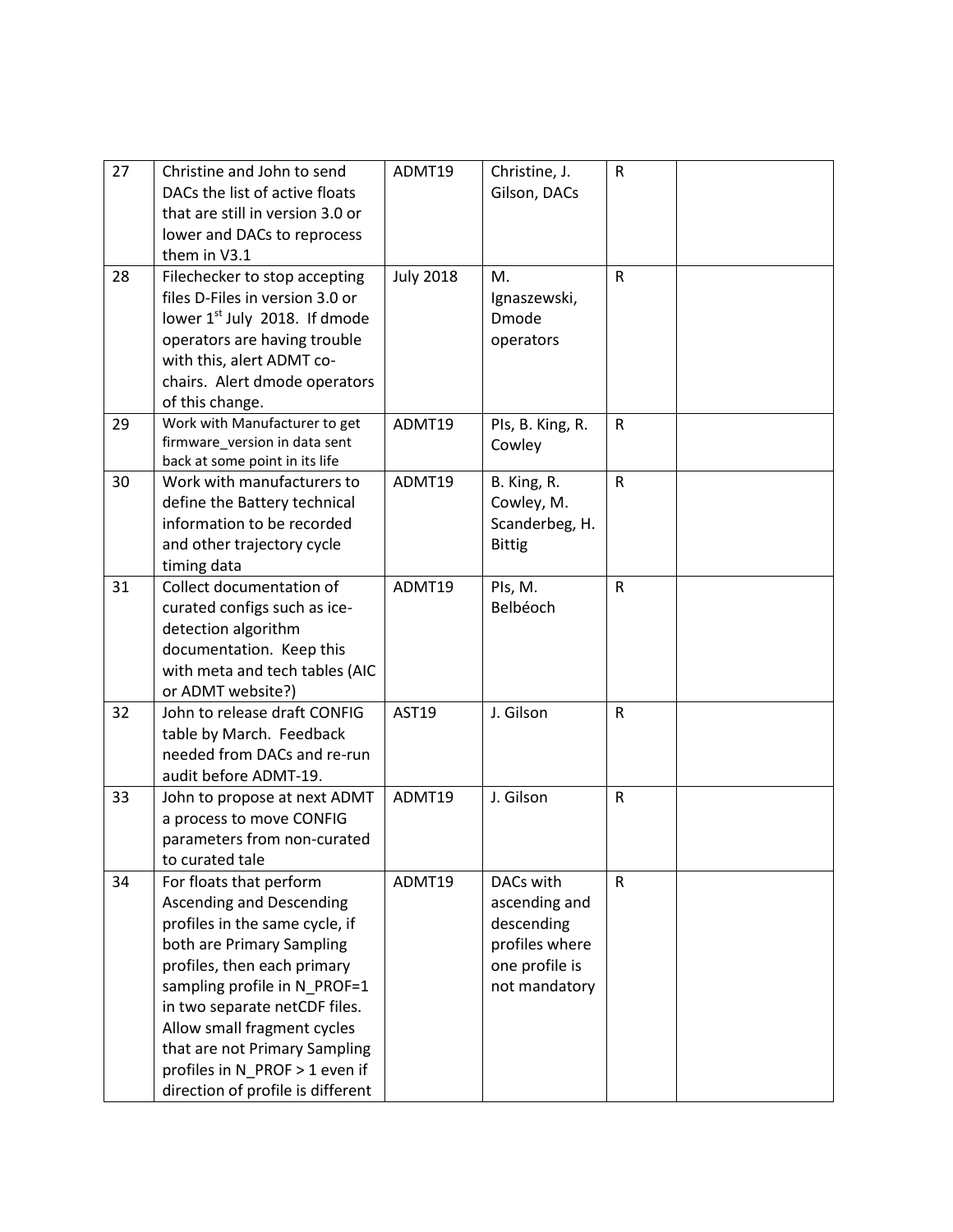|    | than the Primary Sampling<br>profile                                                                                                                                         |              |                                  |              |  |
|----|------------------------------------------------------------------------------------------------------------------------------------------------------------------------------|--------------|----------------------------------|--------------|--|
| 35 | Clarify definition of primary<br>sampling and put updated<br>definition in user manuals.<br>John to circulate this proposal                                                  | <b>AST19</b> | J. Gilson                        | $\mathsf{R}$ |  |
| 36 | The first DMQC should be<br>done after one year. Then the<br>revisit could be after 2 years<br>for the teams that struggle<br>with DMQC backlog                              | ADMT19       | <b>Dmode</b><br>operators        | $\mathsf{R}$ |  |
| 37 | Add deepest profile level<br>sampled to index file to<br>facilitate monitoring activities                                                                                    | ADMT19       | <b>GDACs</b>                     | $\mathsf{R}$ |  |
| 38 | Review the list of software<br>reported in the<br>HISTORY_SOFTWARE variable<br>to identify human made<br>actions and non-actions and<br>actions driven by human<br>expertise | ADMT19       | G. Maze,<br>others??             | $\mathsf{R}$ |  |
| 39 | Propose an update to the user<br>Manual section 5 to add more<br>explanation about "group" of<br>HISTORY_STEPS/ACTIONS,<br>rather than isolated actions                      | ADMT19       | G. Maze,<br>others??             | $\mathsf{R}$ |  |
| 40 | Propose profile file format<br>checking tests to ensure the<br><b>HISTORY variables are</b><br>compliant to reference tables<br>and coherent with each other                 | ADMT19       | G. Maze,<br>others??             | $\mathsf{R}$ |  |
| 41 | Christine to provide the CTD<br>ref db for Argo in index file.<br>Steve to provide all CCHDO<br>CTD files that are not recorded<br>in the index file.                        | ADMT19       | Christine,<br><b>Steve Diggs</b> | $\mathsf{R}$ |  |
| 42 | Mathieu to provide the list of<br>orphan floats which have no<br>assigned DMQC operator and<br>ask for volunteers to process<br>them for this year                           | ADMT19       | M. Belbéoch                      | $\mathsf{R}$ |  |
| 43 | Mathieu to specify a way to<br>manage Dm-Operator at Float<br>and parameter level to be able<br>to manage programs that do                                                   | ADMT19       | M. Belbéoch                      | $\mathsf{R}$ |  |